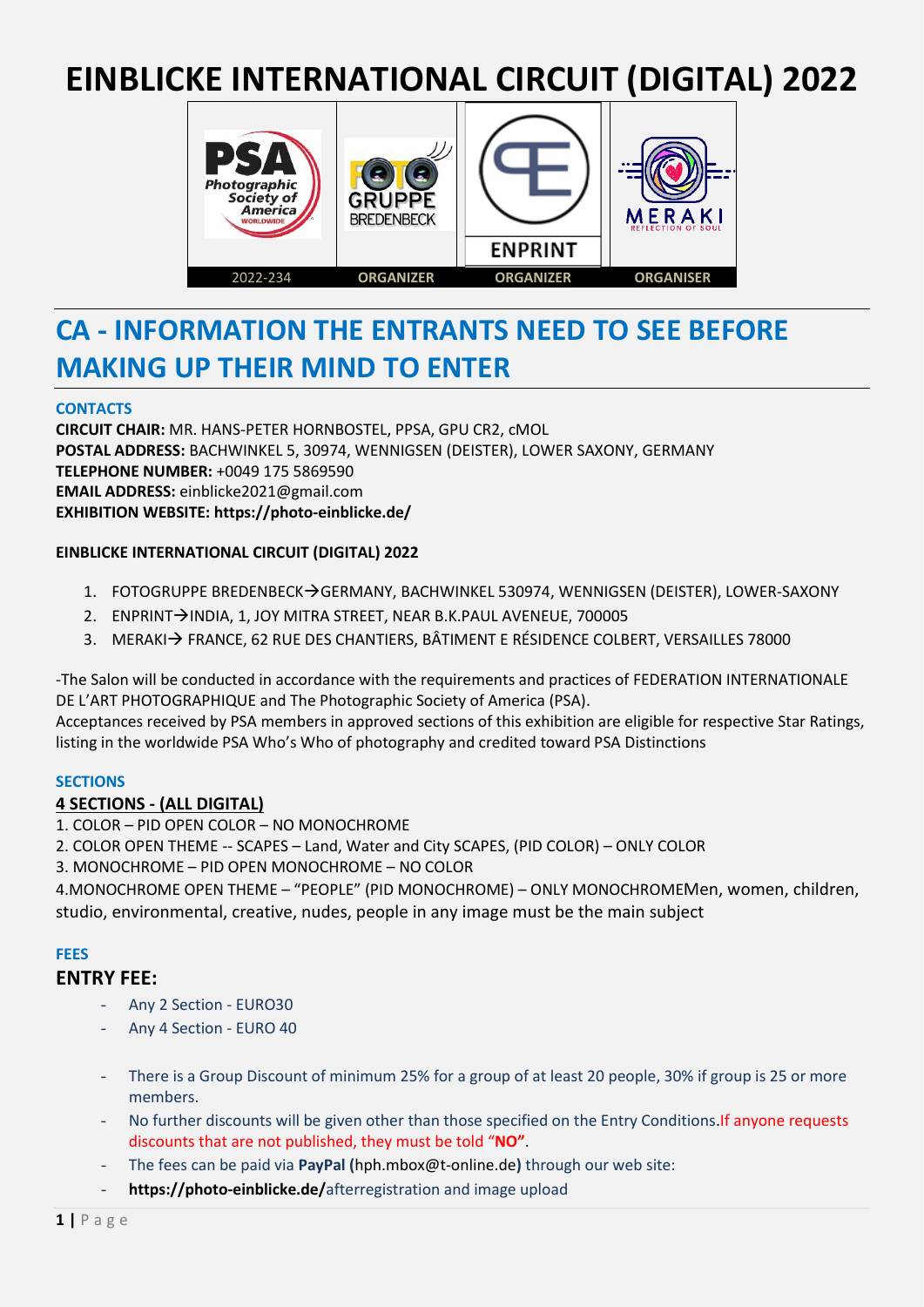## **PayPal ID is [hph.mbox@t-online.de](mailto:hph.mbox@t-online.de)**

For participants with no Paypal please use credit card to pay, else, please use bank account to pay fees. For Bank details please contact circuit chair.

**The works of the authors who did not pay the fee would not be taken into consideration and their name will be deleted from the final acceptance list.**

Please note that the PAYPAL transaction details must be e-mailed to us with your name & other entry details to: email ID **einblicke2021@gmail.com**as per specification below within 48 hours of payment for us to update payment status swiftly**.**

ID / Registration No., Name, PayPal

#### **CALENDAR**

| <b>CIRCUIT CALENDAR</b>          |          |                     |
|----------------------------------|----------|---------------------|
| <b>Closing Date</b>              | $\cdots$ | April 02, 2022      |
| All judging completed by         |          | April 11, 2022      |
| <b>Notifications sent by</b>     |          | April 25, 2022      |
| <b>Awards mailed by</b>          | $\cdots$ | July 31, 2022       |
| <b>On-Line Gallery posted by</b> | $\cdots$ | June29, 2022 to web |

**Site: [https://photo-einblicke.de](https://photo-einblicke.de/) Catalogue Upload Date** … July 26, 2022

**PSA EDAS Report sent by**…… May 11, 2022 **Exhibition / e-Exhibition…………**October 5, 2022

#### **JUDGES**

## **JUDGES FOR EINBLICKE INTERNATIONAL CIRCUIT (DIGITAL) 2022**

| <b>JURY NAME</b>      | <b>HONOUR</b>                                          | <b>COUNTRY</b>                 | <b>CLUB</b>                            | <b>SECTIONS</b>       |
|-----------------------|--------------------------------------------------------|--------------------------------|----------------------------------------|-----------------------|
| <b>BARBARA JENKIN</b> | GMPSA/G, SPSA, ARPS, EFIAP/d1                          | <b>ENGLAND</b>                 | <b>ENPRINT</b>                         | PIDC,<br>PIDC(THEME)  |
| <b>BOB CHIU</b>       | MPSA, GPSA, ARPS, EFIAP                                | <b>USA</b>                     | <b>ENPRINT</b>                         | <b>ALL</b>            |
| <b>SHIRLEY CHAN</b>   | <b>EPSA</b>                                            | <b>USA</b>                     | <b>ENPRINT</b>                         | <b>ALL</b>            |
| ASIF MOHAMMED ARFAN   | FRPS, EFIAP/d1, MPSA                                   | UNITED ARAB<br><b>EMIRATES</b> | <b>ENPRINT</b>                         | PIDM, PIDM<br>(THEME) |
| WOLFGANG H. SCHWEDEN  | GMPSA/P, EFIAP                                         | <b>GERMANY</b>                 | <b>FOTOGRUPPE</b><br><b>BREDENBECK</b> | <b>ALL</b>            |
| ANA JOVEVA            | <b>PPSA</b>                                            | <b>MACEDONIA</b>               | <b>FOTOGRUPPE</b><br><b>BREDENBECK</b> | <b>ALL</b>            |
| NINO MGHEBRISHVILI    | AFIAP, GPU CR1                                         | <b>GEORGIA</b>                 | <b>FOTOGRUPPE</b><br><b>BREDENBECK</b> | ALL                   |
| <b>SUBRATA BYSACK</b> | GMPSA/P, EFIAP/G, APSA, FFIP, GPU CR4,<br><b>BEPSS</b> | <b>INDIA</b>                   | <b>MERAKI</b>                          | <b>ALL</b>            |
| <b>LEWIS CHOI</b>     | GMPSA, EFIAP/S, ESFIAP, GPU CR4, BEPSS                 | <b>HONG KONG</b>               | <b>MERAKI</b>                          | <b>ALL</b>            |
| DAVID POEY CHER TEY   | MFIAP, GMPSA                                           | <b>SINGAPORE</b>               | <b>MERAKI</b>                          | <b>ALL</b>            |

#### **ALTERNATE JURY –**

| --<br>-------- | the contract of the contract of the contract of the contract of the contract of the contract of the contract of | ---<br>. . | <b>NIMADIZ</b><br>__<br>w |  | " |
|----------------|-----------------------------------------------------------------------------------------------------------------|------------|---------------------------|--|---|
|----------------|-----------------------------------------------------------------------------------------------------------------|------------|---------------------------|--|---|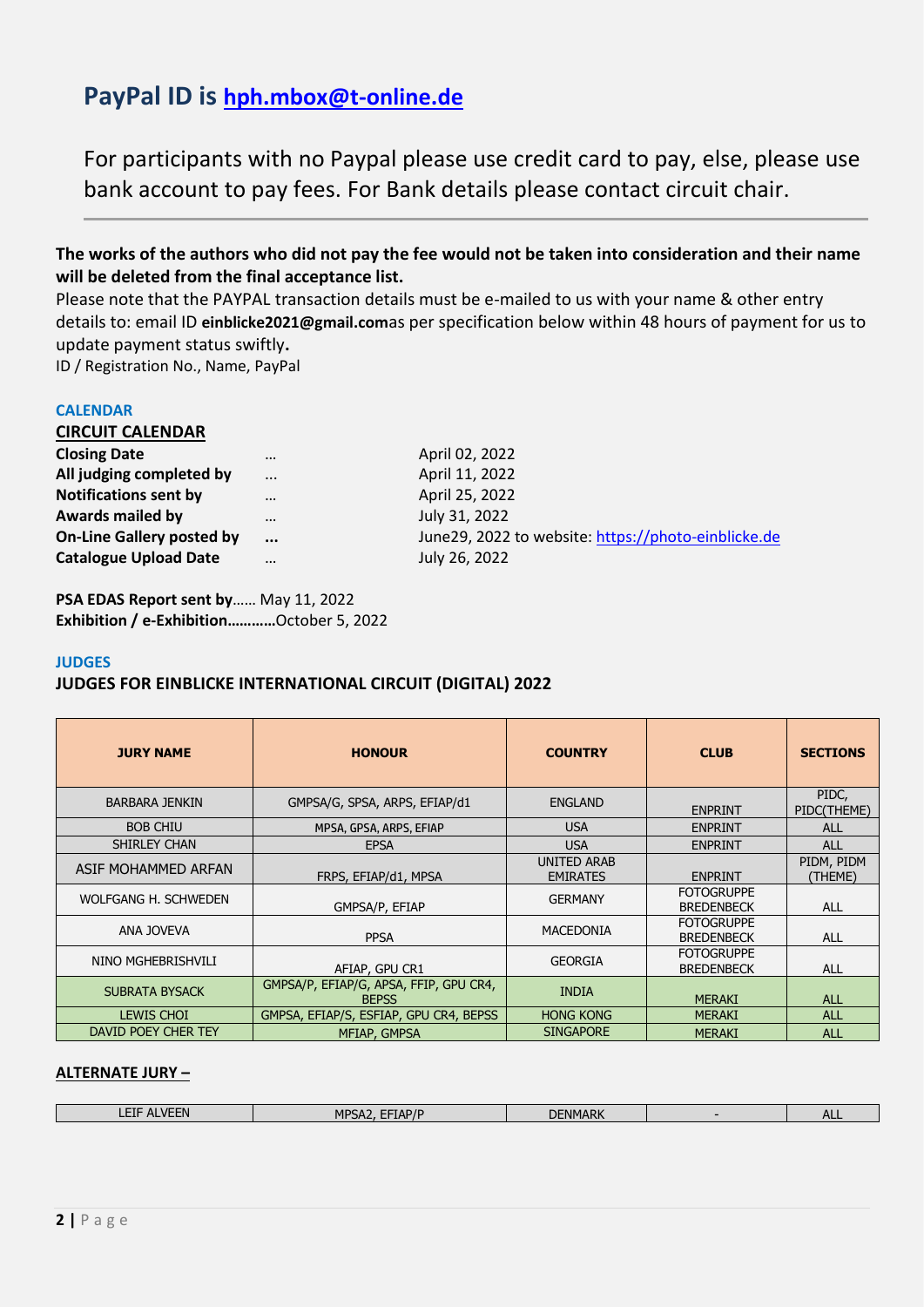## **AWARDS CIRCUIT AWARDS:**

| <b>Medal</b>                  | <b>Count</b> | <b>Award / Section</b> | <b>FOTOGRUPPE</b> | <b>ENPRINT</b> | <b>MERAKI</b> |
|-------------------------------|--------------|------------------------|-------------------|----------------|---------------|
| <b>PSA GOLD</b>               | 12           |                        | 4                 | 4              |               |
| <b>CLUB GOLD</b>              | 24           |                        | 8                 | 8              | 8             |
| <b>CLUBE-HM</b>               | 48           | 4                      | 16                | 16             | 16            |
| <b>CHAIR CHOICE RIBBON</b>    | 12           |                        | 4                 | $\overline{a}$ |               |
| <b>BEST ENTRANT / CIRCUIT</b> |              |                        |                   |                |               |
| <b>BEST CLUB (PLAQUE)</b>     |              |                        |                   |                |               |

#### **SPECIAL AWARDS:**

BEST ENTRANT OF CIRCUIT – PLAQUE BEST CLUB OF CIRCUIT– PLAQUE

#### **ALTOGETHER 98+AWARDS**

## **CATALOG**

ALL PAID-UP ENTRANT WILL RECEIVE ONLINE PDF CATALOGUE and also downloadable from web site by exhibitors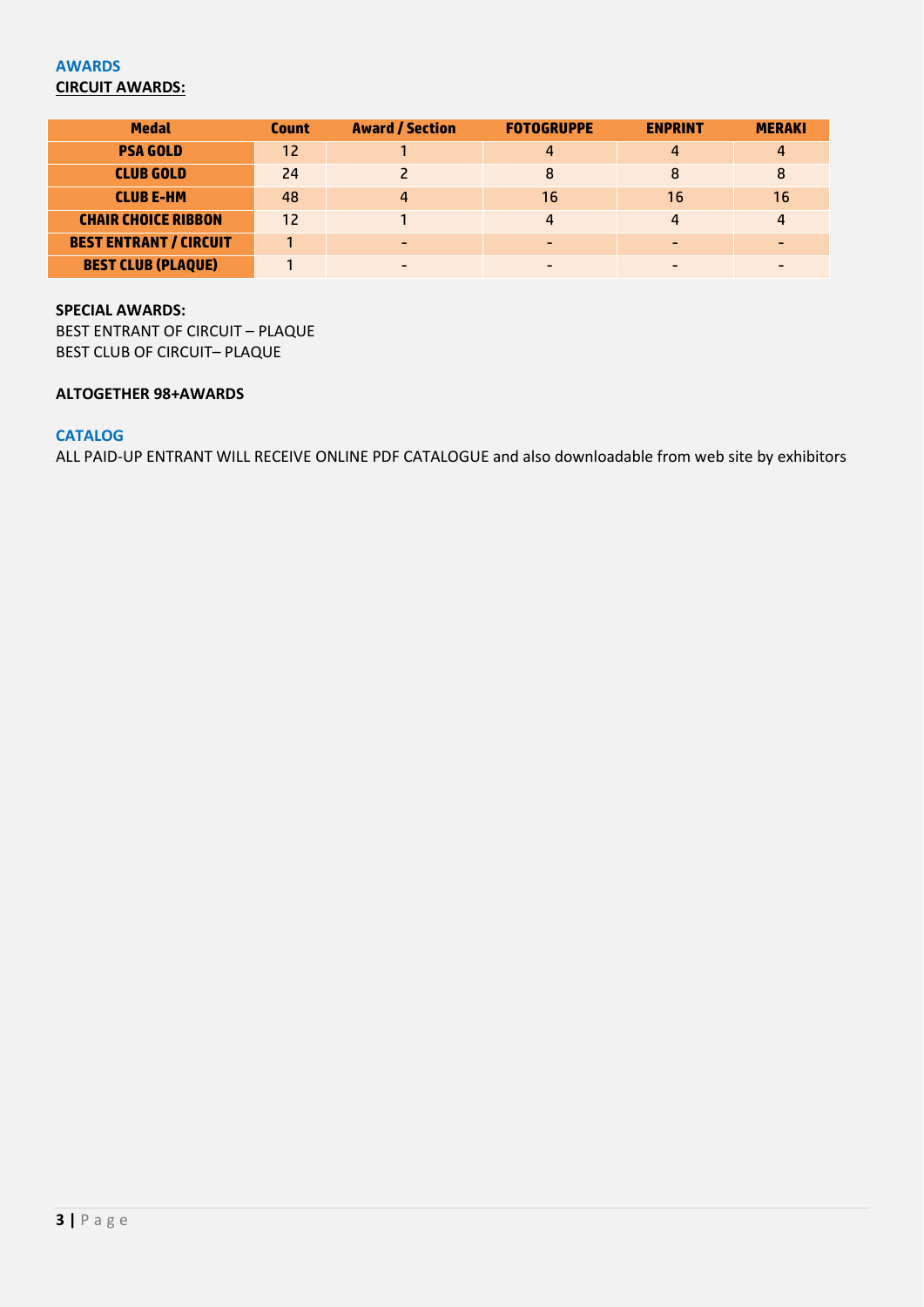# **CB - EXHIBITION REQUIREMENTS**

## **CONDITIONS OF ENTRY**

**IMAGE AND ENTRY REQUIREMENTS** This exhibition is open to anyone; however, an entry may be rejected when the Sponsor or the Exhibition Organizers, in their reasonable discretion, believes the entry does not conform to exhibition rules and these Conditions of Entry. Membership in any photographic organization is not required.

**Sanctions**: Entries will not be accepted from any entrant who is currently sanctioned by PSA. Entry fees are not refundable in these circumstances

#### **PSA Star Ratings**

To receive proper Star ratings credit from PSA, entrants must provide their names and country exactly the same in each exhibition. Aliases are not permitted. Please contact PSA in the event of name changes or relocating to another country. Using one's name differently in different exhibition exposes the entrant to the risk that many of their acceptances may not be recognized by PSA Star Ratings.

## **Image Creation**

Entries must originate as photographs (image-captures of objects via light sensitivity) made by the entrant on photographic emulsion or acquired digitally.

#### **Certification**:

By virtue of submitting an image, the entrant certifies the work as his or her own. Images may not incorporate elements produced by anyone else (for example: clip art, images or art by others downloaded from the Internet). Aliases are not allowed.

#### **Reproduction**

The entrant permits the sponsors to reproduce all or part of the entered material free of charge for publication and/or display in media related to the exhibition. This may include low resolution posting on a website. Note: Entrants who indicate that their images may not be reproduced or used "will not be eligible for awards" or inclusion in audio-visuals of the exhibition "and could be subject to disqualification" by the exhibition sponsors. The exhibition assumes no liability of any misuse of copyright

**Alteration and Computer Generation** Subject to Divisional restrictions (particularly Nature, Photo Travel, and Photojournalism) images may be altered, either electronically or otherwise, by the maker; adjustments to enhance images or creatively modify images are allowed providing the underlying photograph is retained in a way that is obvious to the viewer. Images may not be constructed entirely with a computer, and must be the sole work of the author

**Re-use of accepted images**: Any image that has been accepted in this exhibition, past or present, may not be entered again in the same Division Star Ratings Class any future instances of this exhibition. It may, of course, be entered in any other PSA recognised exhibitions but **must always have the same title**. **Re-titling in another language is not allowed.**

**Entry**: An Entry consists of, up to and including, four (4) images entered by a single entrant into the same Section. An entrant may only enter a specific Section once.

#### **Titles**:

Each image must have a unique title **that is a description of the image**. That unique title must be used for entry of that image or of an identical Image into any and all PSA-Recognized exhibitions. Titles must be 35 characters or fewer. No titles may be visible to the judges, and nothing in the image may identify the maker. Titles may not include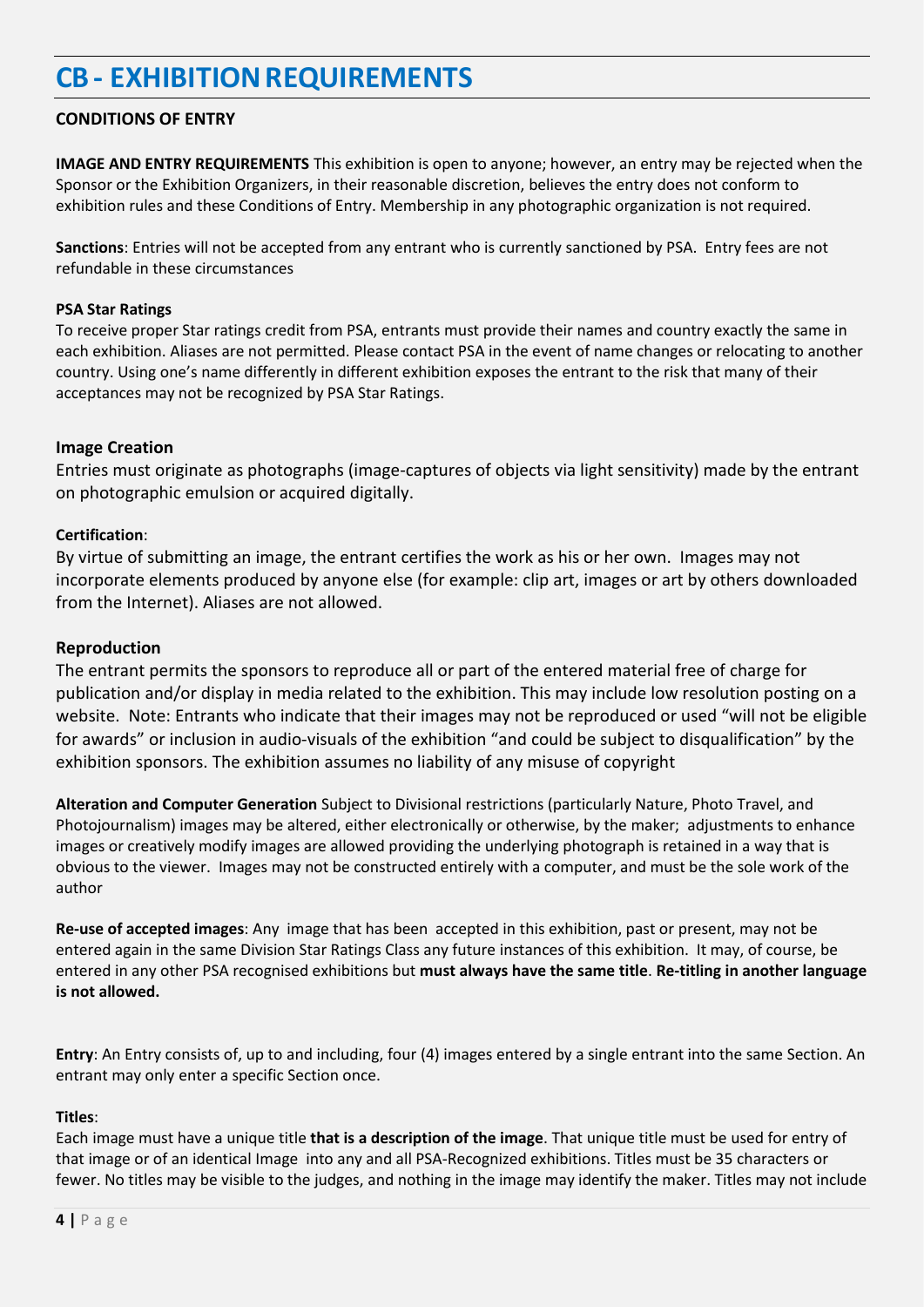file extensions such as .jpg or .jpeg (or any other camera capture filenames such as IMG 471). Titles may not consist of personal identifiers possibly augmented by a number; or include words such as "untitled" or "no title". Titles may not consist solely of numbers unless those numbers are prominently contained within the image, such as a contestant number in a race.

#### **Color and Monochrome:**

Color and Monochrome images from the same capture that share substantial pictorial content in common will be considered the same image and must be given the same title.

a) Online submission of images must be using the website **https://photo-einblicke.de/**

b) The image size must be of maximum **1920 pixels (width) and 1080 pixels (height)** including any borders and be a **maximum File Size within 1.5MB**. The files must be in JPG format at **300 dpi** resolution. The title should be in **English only** and the maximum length 35 characters including spaces. No special characters such as!@#\$%^&\*()+/?<> ' ' " " etc. are not allowed; only space, dash (-) and underscore ( \_ ) are allowed in file naming besides a-z, A-Z and 0-9.

c) Exhibitions must not indicate their entry software can or will resize oversized images. Oversized images must be rejected and the entrant required resubmitting their entry with properly sized images.

#### **Judging method:**

Display of the Images: **The works will be judged online by judges communicating with the exhibition chairman via the Internet with individual monitors must be no smaller than 15 inches.**

**Target range:** This should not be **less than 20% or more than 35%**

#### **DATA PROTECTION**

By entering this exhibition, you are explicitly consenting to the personal details you have supplied, including email addresses, being held, processed and used by the exhibition organizers for purposes associated with this exhibition. You also explicitly consent to such information being sent to organizations that have accorded official recognition, patronage or accreditation to this exhibition. You acknowledge and accept that entering this exhibition means that the status and results of your entry may be made public.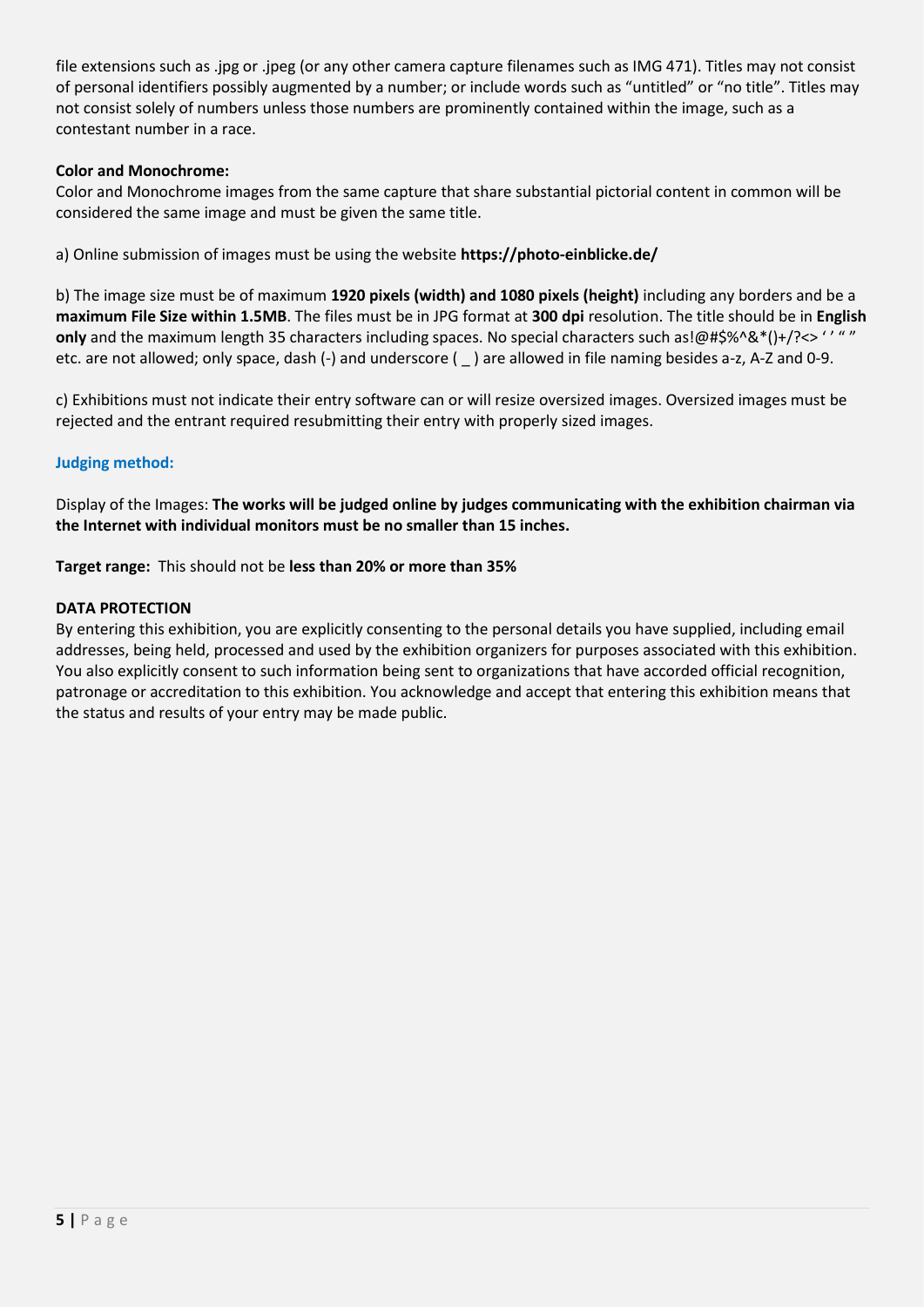## **Breaches of Rules**

## **SUBJECT MATTER & DEFINITIONS**

#### **Statement on Subject Matter applicable to all sections**

The fundamental rule that must be observed at all times and **applies to all sections** offered in exhibitions with FIAP patronage or PSA recognition is that **the welfare of living creatures is more important than any photograph**. This means that practices such as baiting of subjects with a living creature and removal of birds from nests, for the purpose of obtaining a photograph, are highly unethical, and such photographs are not allowed in any exhibition with FIAP patronage or PSA recognition. Under no circumstances may a living creature be placed in a situation where it will be killed, injured or stressed for the purpose of obtaining a photograph. This rule applies regardless of whether or not the creature being killed, injured or stressed is visible in the captured image.

There are also concerns about the use of aerial photography, drones, helicopters, low flying aircraft. These should not cause any interference with other individuals or animals which causes a disturbance in their normal activity or disrupt the way any individuals or animals interact with their environment.

Entry in this exhibition is conditional on accepting these policies. The content of images must comply with these General Conditions and with the Division and Section definitions listed in these conditions. Images that - in the sole opinion of the judges or the Exhibition Organizers - do not comply, will be disqualified so the entrant may be aware of the problem when considering entry into other exhibitions with FIAP patronage/PSA recognition.

Further details on the PSA's drone policy may be found at [https://psa-photo.org/index.php?psa-policies#drone](https://psa-photo.org/index.php?psa-policies%23drone)

## **PSA Monochrome Definition**

An image is considered to be Monochrome only if it gives the impression of having no color (i.e. contains only shades of grey which can include pure black and pure white) OR it gives the impression of being a greyscale image that has been toned in one color across the entire image. (For example by Sepia, red, gold, etc.) A greyscale or multi-colored image modified or giving the impression of having been modified by partial toning, multi-toning or by the inclusion of spot coloring does not meet the definition of monochrome and shall be classified as a Color Work.

For the purpose of this exhibition, only greyscale images are allowed in monochrome sections. Toned images are not allowed.

## **Attention is drawn to the PSA Statement on Subject Matter which applies to all sections. Breaches of Rules**

If, at any time, it is determined in the reasonable discretion of the exhibition organizer or the judges before, during, or after the judging of an exhibition that an entrant has submitted entries where one or more images may fail to comply with these Conditions of Entry, including the stated definitions, the exhibition organizers reserve the right to delete the entry from the exhibition and void any or all acceptances or awards in connection with the exhibition. Fees may be forfeited or refunded in these circumstances. The entrant acknowledges that the decision of the exhibition organizers or the judges is final

In order to ensure that images comply with the Conditions of Entry and definitions, the exhibition organizers may carry out reasonable measures to verify that:

a) the images are the original work of the entrant and

b) the images comply with the rules and definitions as set out in these Conditions of Entry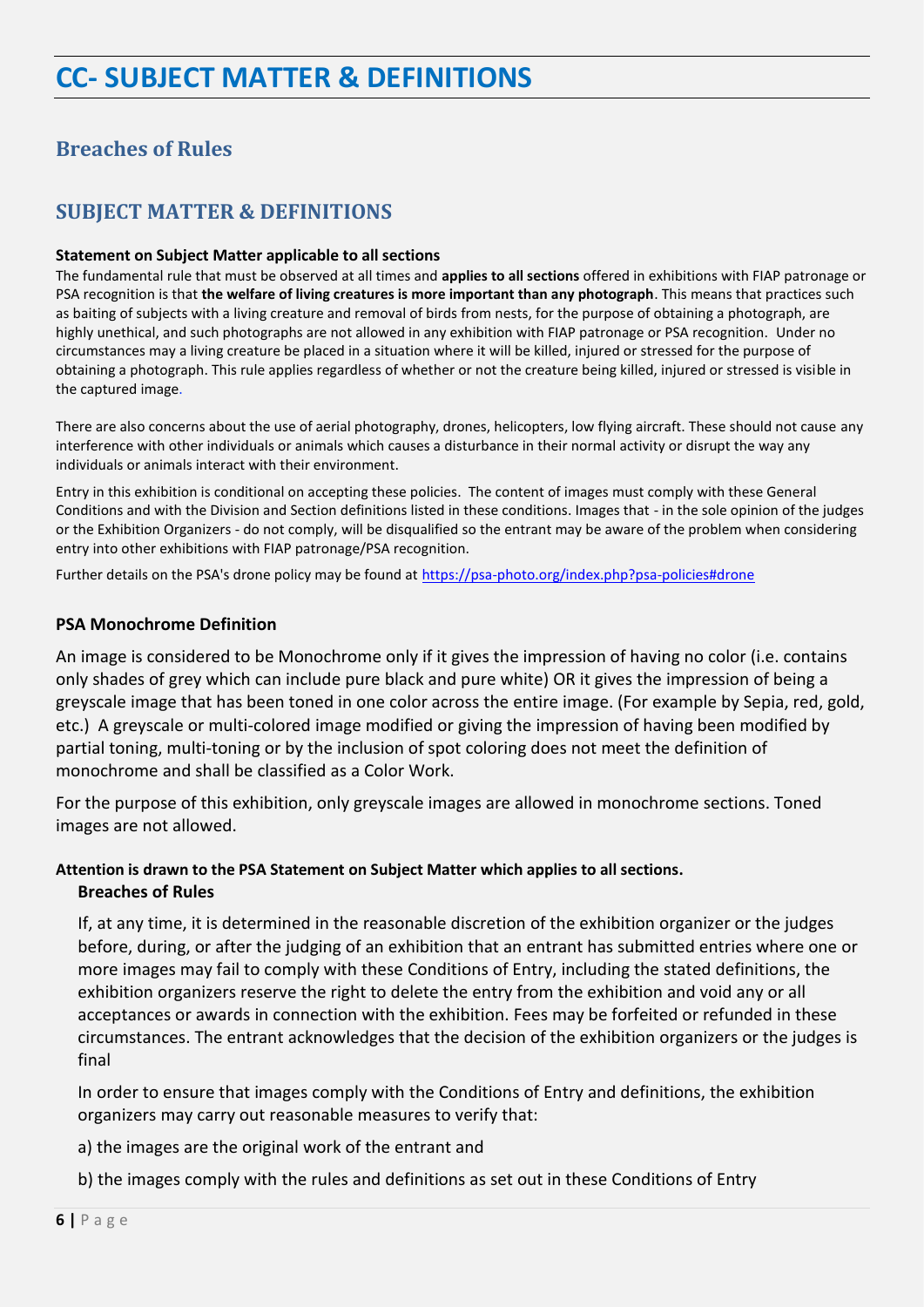These steps include, but are not limited to, questioning any entrant, requiring the submission of RAW files or other digital files representing the original capture of the submitted image(s), confronting the entrant with evidence that one or more submitted images fails to comply with the Conditions of Entry (also known as Entry Rules), and offering the entrant a reasonable opportunity to provide counter evidence to refute the exhibition organizer's evidence by a set deadline. Such entries that are not cleared or are still questionable after the entrant has presented evidence may be considered in breach of these Conditions of Entry, and declined. Such entries may be referred to PSA for further investigation of possible ethics violations

PSA retains the right to investigate in any way all complaints/suspicions of breaches of entry conditions, impose sanctions if deemed necessary, void the acceptances of any image found to violate the PSA rules, include the entrant's name on the list of sanctions provided to Exhibitions, and share such investigations with FIAP. Entrants automatically agree to these terms by the act of entering the Exhibition and agree to cooperate with any investigation.

If another party is submitting images on the entrant's behalf, the entrant will still be held responsible for adhering to these Conditions of Entry (Entry Rules) **and will be subject to sanction for any violations** to these Conditions of Entry and PSA's Statement of Ethics that may result. If another party is processing images for an entrant or submitting images on the entrant's behalf, the entrant will still be held responsible for adhering to all Conditions of Entry including the specific conditions in the relevant definitions.

**NOTICE**: When an entrant fills in the Entry Form to submit an entry the entrant will see a feature to affirm he or she has read these Conditions of Entry when he or she fills out the entry form. If the entrant does not so affirm the entry will not be submitted

## **Rules:**

- 1. The salon is open to photo friends spread all over the world. It will be organized under the approved rules of PSA. All acceptances will count for PSA for inclusion in Star Rating and "Who's Who". ALL Images must be the original work of the entrant. If two or more similar images are entered by the same author, the first one getting the acceptance score will be considered for acceptance or award, the other images will not be considered.
- 2. The entrant permits the sponsors to reproduce all or part of the entered material free of charge for publication and/or display in media related to the exhibition. This may include low resolution posting on a website.
- 3. The image size must be of maximum **1920 pixels (width) and 1080 pixels (height)** including any borders and be a **maximum File Size within 1.5MB**. The files must be in JPG format at **300 dpi** resolution. The title should be in **English only** and the maximum length 35 characters including spaces. No special characters such as!@#\$%^&\*()+/?<> ' ' " " etc. are not allowed; only space, dash (-) and underscore ( \_ ) are allowed in file naming besides a-z, A-Z and 0-9.
- 4. An entrant's digital image will not be presented to the judges consecutively. An entrant's four digital images will be distributed throughout four rounds of judging in that section. Distribution of images shall be in the same round order as submitted by the entrant.
- 5. We reserve the right to reproduce selected accepted entries in the PDF catalogue, press and project publicity. Selected images will only be included in the exhibitions depending on the display space available.
- 6. Notification / Report Cards will be sent by E-Mail as well as displayed on the website.
- 7. All paid up Entrant will be receiving online PDF CATALOGUE and a downloadable link will be available in the website.
- 8. All acceptances are eligible for statistics applicable to PSA Distinctions.
- 9. The decision of the panel of selectors is final and binding, no further appeal will be entertained.
- 10. Entries are limited to not more than 4 images (digital files) per section, i.e.16 total images for 4 sections. Images for each section should be uploaded via<https://photo-einblicke.de/>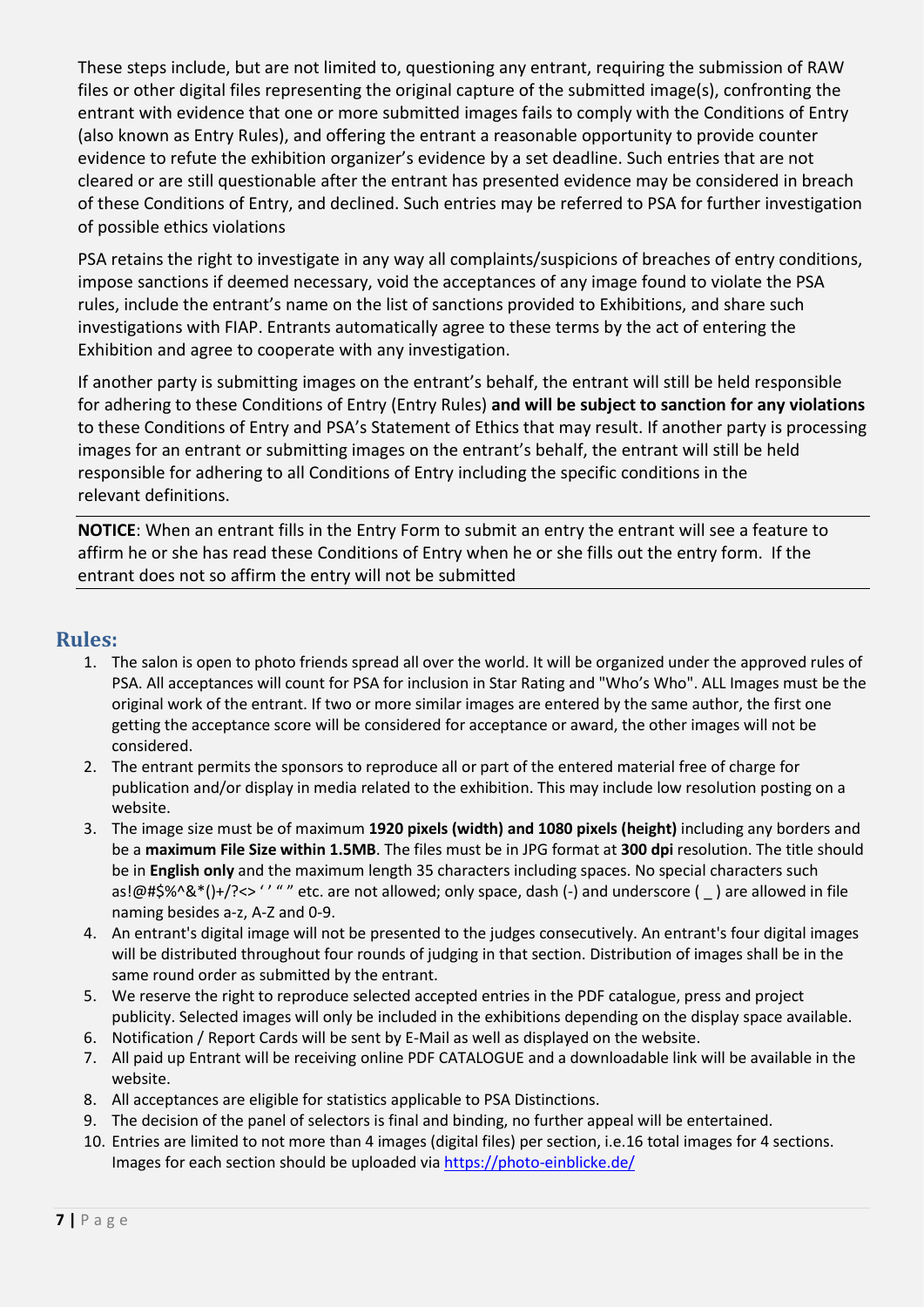- 11. Each author can receive **only one award / honourable mention in each section** of the individual salon. However, they can receive more awards in different salons
- 12. An entrant's four images will be distributed throughout four rounds of judging in that section.
- 13. No title or identification of the maker shall be visible anywhere on the face of an image, in a PSA recognized exhibition.
- 14. Each image must have a unique title. Once an image has been accepted in a PSA recognized exhibition, that same image, or a like "in camera" or a "reproduction" duplicate of that image:
	- a. May not be re-entered in any section of the same Division Star Ratings class in that exhibition regardless of media, format, or title.
	- b. May not be re-titled for entry in any other PSA recognized exhibition. Words such as "Untitled" and "No Title" are not acceptable as part or all an image's title, nor are camera capture filenames or titles consisting of only numbers"
- 15. All entrants in must provide name and country data the same in each exhibition entered to receive proper credit.
- 16. Entries will not be judge without entry fees.
- 17. Submission of entries implies acceptance of all conditions of the circuit.
- 18. All entrants must explicitly give the following declaration by putting a tick mark at upload page "I hereby expressly agree to PSA rules and regulations and any breach will lead to the Award & Acceptance being Void and subject to scrutiny
- 19. Acceptance range is 20% 35% in each section.
- 20. All jury members and salon committee members will not participate in the circuit.
- 21. The organizer will take all possible care while handling the awards and catalogues; Exhibitions are required to ship replacement medals when notified an award has not been received. Replacement PSA medals may be ordered by contacting the appropriate Regional Exhibition Standards Director
- 22. All digital sections in PSA recognized exhibitions must provide a WEBSITE gallery of all accepted and awarded images separated by sections. All such galleries shall be available or posted no later than 60 days after the last judging and remain on the exhibition's website for at least 90 days.

• All participants of the competition (the authors which submitted works and paid the participation fee) will receive download link for online PDF catalogue of the photo salon.

- Contact person: Salon ChairmanMR. HANS-PETER HORNBOSTEL **PPSA, GPU CR2 ,Cmol Telephone Number:** +0049 175 5869590
- **Email Address:**[einblicke2021@gmail.com](mailto:einblicke2021@gmail.com)
- Webmaster of the Circuit: **Mr. Siddhartha De (Email:** [siddharthade2001@gmail.com](mailto:siddharthade2001@gmail.com)**)**